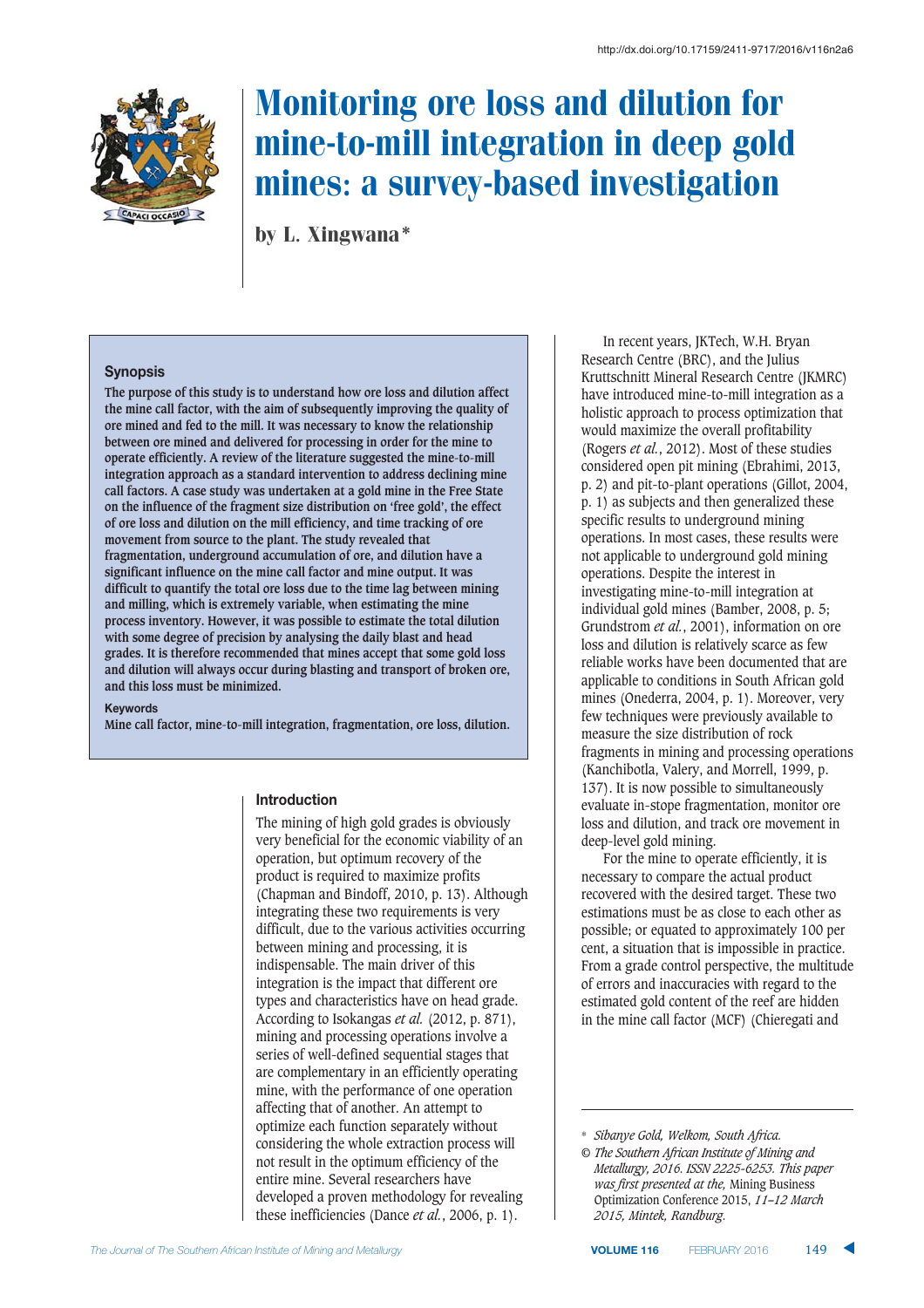Pitard, 2009, p. 108; De Jager, 2005, p. 56). From the investor perspective, 40% of ore reserves are left behind as support pillars, and this percentage will increase as the depth of mining increases. Of the 60% remaining and that can be mined, 20% to 30% of the gold-bearing particles are lost in the chain of operations between the source and processing plant. This issue is further exacerbated by 50% to 100% dilution of the product, which adds to processing costs (Candy, 2014). Focusing on ore dilution to increase head grade is not a new subject. However, emphasis on generating more tonnage to the mill in mining operations has resulted in loss of focus in this area. There is a need to close this gap.

The primary objective of this study was to understand how ore loss and dilution affect the MCF and to subsequently improve the quality of ore mined and fed to the mill. On the basis of this objective, the basic research question is:

*What is the impact of ore movement on the head grade in a deep-level gold mine?*

In subsequent sections. the theoretical framework of the study is outlined and the research methodology described. Finally, the paper presents the empirical results of the investigation, the main conclusions, and recommendations.

# **117heoretical model of mine-to-mill integration**

A study by Bamber (2008, p. 5) highlighted two approaches of mine-to-mill integration, namely operational and physical integration. Operational integration includes the use of drill and shovel monitoring technologies, optimization of the blast fragmentation and communition processes, and improved monitoring in the pit and ore handling system. On the other hand, physical integration includes fragment size classification, sorting, improving grade control, and improving mill feed grades. Optimization of the blast fragmentation and improving grade control and feed grades are the focal points of this study. Based on an analysis of the study by Bamber (*op. cit.*), it was possible to construct a model of mine-to-mill integration in deep-level gold mines. Figure 1 depicts the impact of the blast movement dynamics on the MCF in a theoretical model.

Figure 1 indicates the three components of mine-to-mill integration, namely fragmentation, ore loss, and dilution, which when addressed on an individual basis would not show a significant effect on the MCF but when considered jointly may affect output levels and profit margin significantly. The mine therefore needs to optimize blast



Figure 1-Theoretical model of mine-to-mill integration in a deep-level  $\frac{1}{2}$ *gold* mine

fragmentation and to deliver sufficient ore tonnage (*volume and old gold*) at the required mill grade (*quality and grade*) to the metallurgical plant.

# $k$ **Clarification of concepts**

Mine-to-mill integration, MCF, fragmentation, ore loss, and dilution may have different connotations for people working in various mining disciplines, in particular those that are not working in mineral resource management (MRM) or at the mines. These concepts are clarified below.

# **Mine**

Mining is a process of delving into the Earth to extract naturally occurring minerals, either on surface or underground, and quarrying for construction materials. For this study, mining includes the processes of drilling, blasting, and ore movement (handling, loading, and hauling) to the main shaft orepasses.

# Mill

Milling is the process of crushing, grinding, and treating of raw material from the mine to extract a saleable product. It also involves the processes of hoisting and transporting of broken ore to the mill via trucks or conveyor belts.

# **Mine-to-mill integration**

This is an approach to reconcile the blasted material at the stope face with the hoisted raw material at the shaft to provide accurate information about the quality of ore that is delivered to the plant. This approach allows the grade control officers to reduce the grade variability of the ore sent for processing and thus increase the predictability of the gold recovery. The predictability can be measured based on a comparison of the estimated and actual ore tonnage and grade. The outcome of this comparison is a factor such as the stope call factor (SCF), shaft call factor, tramming factor, recovery factor, extraction factor, overall recovery factor, plant call factor, and MCF, to name but a few (Chieregati and Pitard, 2009, p. 107; Andersen, 1999, p. 4). The emphasis in this paper is on the MCF.

# 

The mine survey department is responsible for measuring and recording waste and ore broken underground, as indicated in ore flow calculations. All tonnages from different sources, including surface stockpiles, are added together, and compared with the actual tonnage received at the plant. The difference is known as tonnage discrepancy and is indicated by the MCF. The MCF is the ratio, expressed as percentage, of the specific product accounted for in the recovery, plus residues, and the corresponding product called for by the mine's measuring and evaluation methods. The objective of the MCF is two-fold. Firstly, it is used to investigate what happened to the ore tonnage and gold content that is not reflected further along the production stream. Secondly, it determines how much of the product was lost in the extraction system (Macfarlane, 2011, p. 429; De Jager, 2005, p. 55) or gives an indication of how accurate the estimate turned out to be compared to the quantity of metal recovered plus residue (Chieregati and Pitard, 2009, p. 107; Minnitt,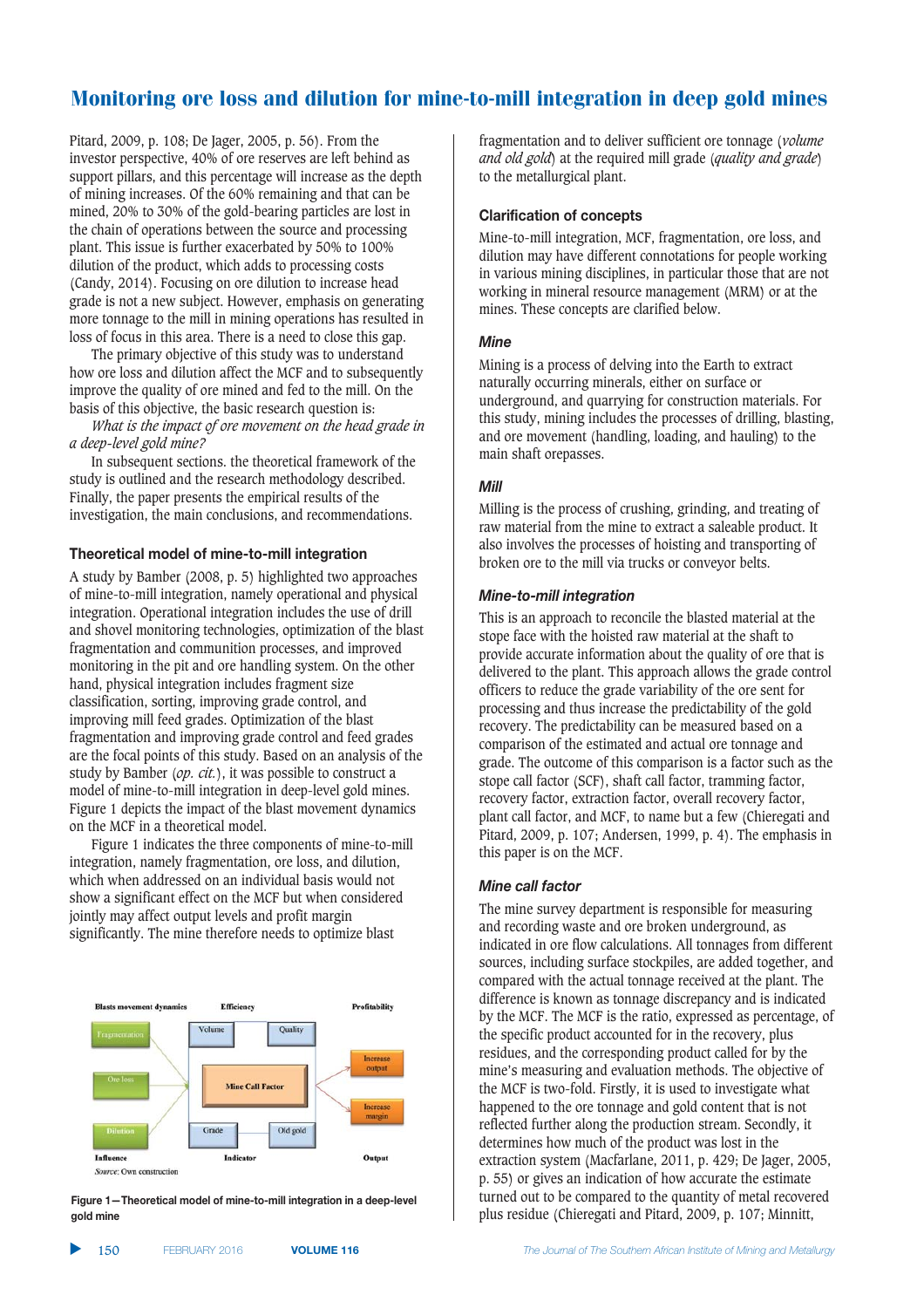2007, p. 453). These comparisons must be as close as possible or equate to approximately 100%, a situation that is impossible in practice, hence a MCF of 85% was considered reasonable.

# **Fragmentation**

The main goal of blasting is to produce manageable rock fragments for ease of cleaning, handling, loading, and crushing in order to minimize total production costs per ton blasted (Zagreba, 2003, p. 3). Fragmentation may be defined as the size distribution of rock fragments (Cho and Kaneko, 2004, p. 1722) and is dependent on the rock properties, specific drill spacing and charge pattern, explosives properties, and explosion gas pressure (Cho and Kaneko, 2004. p. 1722; La Rosa and Thornton, 2011, pp. 300-302; Thornton, Kanchibotla, and Brunton, 2002). Recent studies tend to support the view that certain explosive types produce better fragmentation than others, and the MCF can be improved through better fragmentation (Rajpot, 2009, p. 54).

# **Ore loss**

The movement of ore in the stope is by blasting, face cleaning, gully scraping, and loading from the orepass. These processes result in some ore not reaching the intended destination. Ore loss refers to any unrecoverable economic ore left inside a stope (broken, in place as pillars, or not properly blasted at the boundaries), or to any valuable ore not recovered by the mineral processing system. The tonnage accumulations consist of current broken ore that is called for by mine measuring methods but was not removed in time to be incorporated in the current metal accounting system. When this broken ore is finally removed, probably by the vamping section, it is classified as 'old gold' and is then called for again (Andersen, 1999, p. 15). The failure to remove the ore can create bottlenecks (Rupprecht, 2003, p. 53) and causes a low MCF, ultimately complicating the mineto-mill reconciliation as broken does not reach the surface timeously, if at all. Ore losses also arise when valuable material is misclassified as waste and sent to the waste dumps (Engmann *et al.*, 2013, p. 27).

# **Ore dilution**

The broken material from a stope is a mixture of reef and waste rock. The proportion of waste to reef depends on many factors, including reef width, waste width, faults, intrusions, and mining practices. Dilution may occur as a result of lowgrade or waste material mixing with ore during the operation and being sent for processing, thus reducing the ore value (Chieregati and Pitard, 2009, p. 110) or any waste material within a mining block (Yilmaz, 2011, p. 94). Dilution can be quantified as the ratio of the tonnage of waste mined and sent to the mill to the total tonnage of ore plus waste that is milled (Wang *et al.*, 2011, p. 334). It is always expressed as a percentage:

Dilution =  $\frac{\text{Waste tons}}{\text{Ore plus waste tons}} \times 100$ 

# **1Methodology**

A case study was undertaken at a gold mine in South Africa's Free State Province of the influence of fragment size distribution on 'free gold', the effect of ore loss and dilution on the mill efficiency, and time tracking of ore movement from source to the plant. The sampling frame was restricted to all current underground working places, referred to in this study as stope panels. The study was correlational in nature as it was designed to establish the relationship between the actual measurements of the ore hoisted from underground and estimates of the ore blasted at the stope face underground in order to improve the MCF. Specifically, the aim was to predict quantitatively the effect of ore handling and transport on the ore grade sent to the plant and determine the statistical significance of the estimated relationships. This would be possible with the application of the mine-to-mill approach considering in-stope fragmentation, dilution, ore loss, and tracking in the form of four exercises.

The first exercise examined the size distribution of rock fragments to minimize and control loading, hauling, and crushing costs, using digital photography and direct observation. Twenty images of broken ore in stopes 4 and 6 were used to measure the size distribution of blasted fragments. According to Siddiqui, Ali Shah, and Behan (2009, p. 83), image acquisition is crucial in the analysis of fragment size distribution. The images were taken randomly and systematically, at an angle that ensured the surfaces of fragments were photographed in full, while balls of 20 mm in diameter and tennis balls were used to provide the scale of the images at the stope face, gully, boxhole vicinity, and crosscut. These images were then downloaded into the SPLIT Desktop program for analysis. According to Siddiqui, *et al.* (2009, p. 83), there are several software packages, such as SPLIT, GoldSize, FragScan, PowerSieve, etc. that are commercially available to quantify size distribution. The rationale behind choosing SPLIT Desktop for size distribution was that the accuracy of these systems is presumed to be between 2% and 20%. To check the reliability of visual observations of the muck pile underground, online digital cameras were mounted at a strategic point on surface. These cameras automatically captured images of ore on a moving conveyor belt, analysed the size distribution of the rocks with the SPLIT image analysis system, and reported the rock size statistics and passing percentage.

The second exercise was the gap analysis that would help the business understand and quantify the grade gap that exists between the estimate of mine production and actual grade entering the plant. The data was collected through observation and grab sampling methods. Grab samples were collected at the top, middle, and bottom of the stope face and at the cross-section of various points (strike and dip gullies) and the mean value of these points was used for the analysis. The representativeness of these samples was considered fair insofar that they represented high-, medium-, and low-grade panels and were sufficient to indicate the grade gap along the ore stream. For this study, a SCF score of 60% or more was considered to be practically significant and to confirm convergent validity. Grab sampling was used as a method of reconciling the daily blasted grade to the predicted daily head grade (Dominy, 2010, p. 277) and not for metal accounting purposes (Spangenberg, 2012, p. 73). Numbered samples weighing about 500 g each were collected from muck piles of broken ore at the stope face, gully cross-sections, boxhole,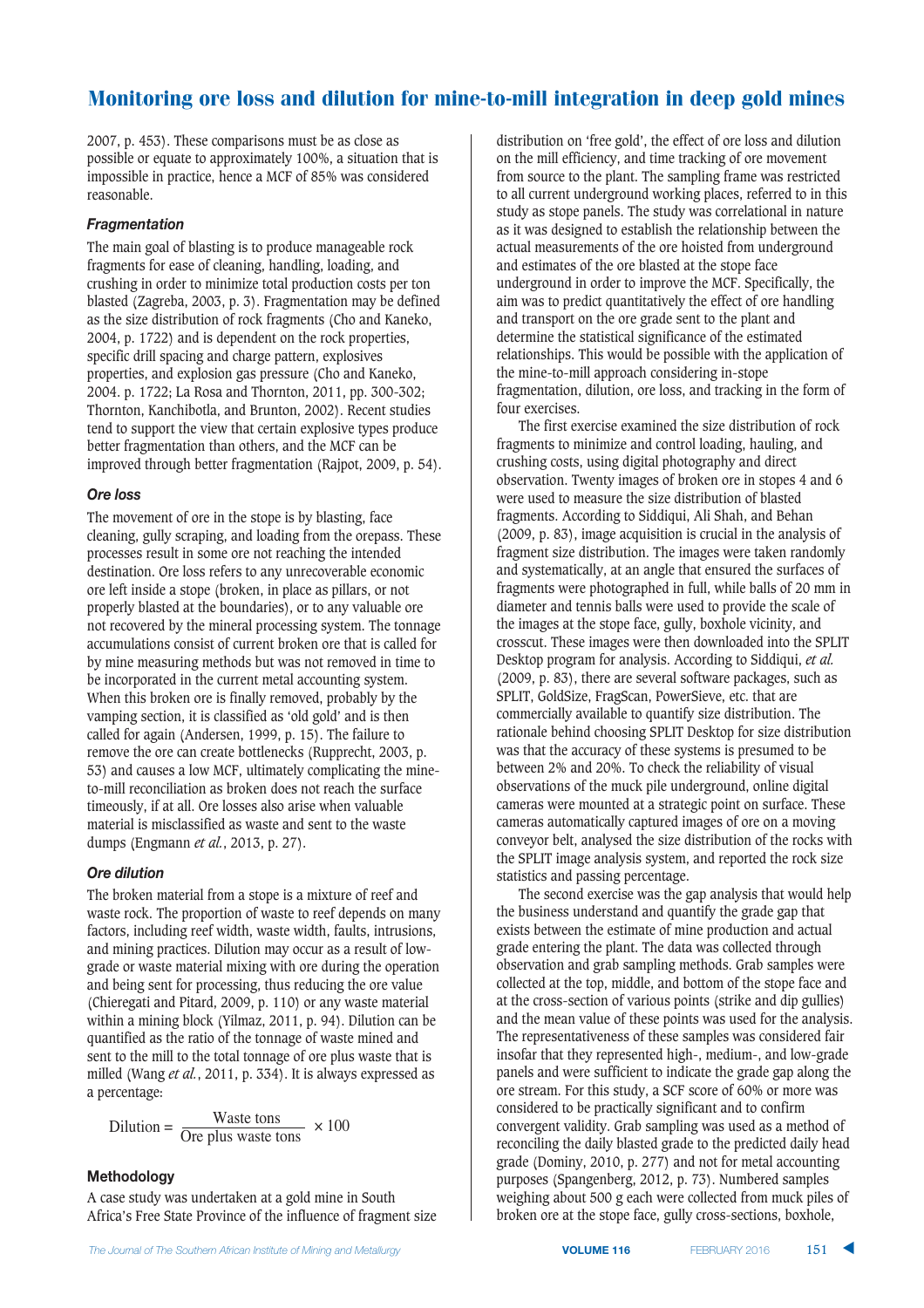and crosscut. The samples were securely packed, transported to the assay laboratory, and assayed to determine gold and silver values. This method of grab sampling was used with extreme caution to avoid over-sampling of fines, pick-up, and preferential selection of high-grade fragments. For instance, a large sample was drawn, reduced to the required size of 500 g by quartering, and then sent to the assay laboratory. In this way, more representative samples were obtained.

The third exercise was the process system analysis using a material census checklist as the measuring instrument. The rationale behind this step was to pinpoint flaws in the grade control methods and examine whether the grade control system was properly established, operated at maximum efficiency, and all MCF requirements were addressed. This exercise covered observations from a series of underground visits to several stoping panels. A considerable time was spent in the working place, taking field notes of what was occurring. The checklists were developed to assess four areas of concern, namely the stope face, advance strike gully, central dip gully, and orepass for possible accumulation of ore. Although material census checklists were used extensively as the measuring instruments, the study relied on the experience of the researcher to identify these areas of concern from the ore flow diagram.

The fourth exercise was concerned with the tracking of ore movement from the stope face to the stope orepass. Radio frequency identification (RFID) tags were used as tracking devices (Isokangas *et al.*, 2012 p. 874) to:

- Identify the source of ore with a high fines content;
- ➤ Indicate how long it took for the ore to be hauled to the surface
- ➤ Record any cross-tramming events over time with great accuracy.

These numbered RFID tags have a chip with an antenna encased in a hard protective plastic shell to withstand the blasting and handling process *en route* to the mill plant. The tag number, the stope location where the tag was placed, the name of the surveyor, time and date, as well as shaft were entered into the database. The characteristics of the ore at the particular source were recorded in the field notebook underground. The RFID tags were dropped on the broken rock at the stope face and in the advance strike gully, centre

gully, and boxhole. These tags surfaced from underground with broken ore on the conveyor belt, where a tag detector recorded and passed the information to the database. A management report was extracted from the database to assess the time taken for the waste and reef to reach surface. Tagged ore sent to stockpiles can be detected at a later stage when eventually processed and then reconciled back to its source.

# **Reliability and validity of the measuring instruments**

Since the main concerns in reliability and validity measurements were stability over time or variability of conditions, a common way to estimate reliability and convergence validity was with a measure of association and the correlation coefficient.

#### Data analysis

The data obtained from stopes 4 and 6 was transferred to an Excel spreadsheet and analysed using Microsoft Excel 2013. Data was analysed by means of descriptive statistics, correlations, and regression analysis.

#### **Mine-to mill-integration applications**

As a problem-solving tool, the mine-to-mill integration approach followed a particular business ore flow sheet that shows the various stages that the ore passes through before the final product is extracted. The ore flow sheet guided the sequence of analyses that the study used to indicate where to start and end measuring. The investigation begins with understanding of in-stope fragmentation for mine-to millintegration model standardization. This is followed by value stream mapping and monitoring of ore loss and dilution. Finally, the investigation closes with time tracking of ore movement from source to the mill plant.

### In-stope fragmentation

An understanding of fragmentation was obtained first by visual observations of muck piles immediately following the blasting of rock i*n situ*, and the SPLIT offline applications used to predict the size range of the actual blasted rocks (see Figure 2). Since 20 mm rubber balls, tennis balls, and grizzlies were used as scaling tools, an image analysis strategy was developed that estimated the size distribution of





Figure 2-Illustration of the increase in fine fragments underground

152 FEBRUARY 201 **VOLUME 116**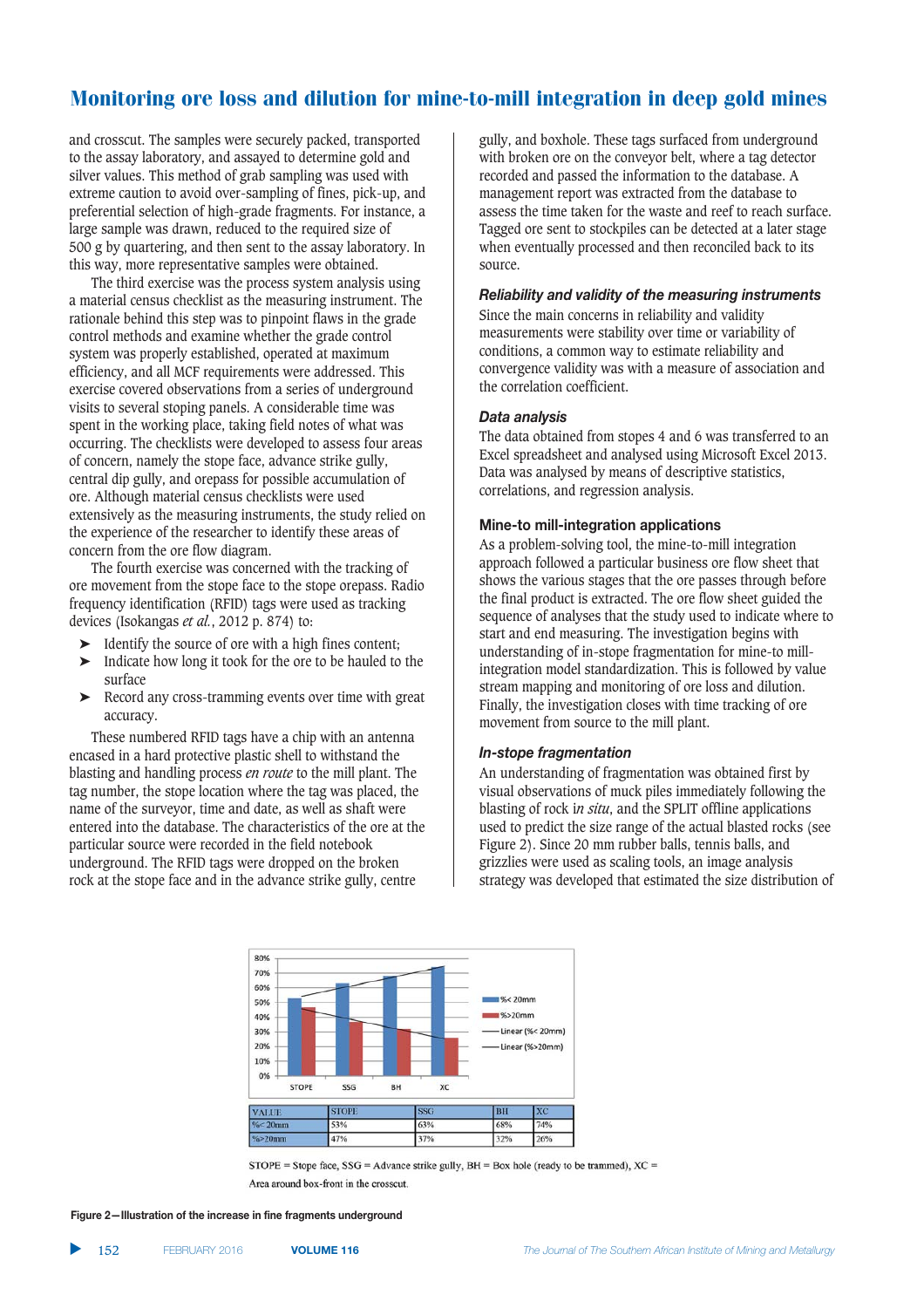the broken ore across the percentage <20 mm (fines) and percentage >20 mm (coarse) fragments. This strategy is summarized in Figure 2; the actual details of this process are beyond the scope of this paper.

Figure 2 indicates that the size distribution of fines was positively correlated (from 53% to 68% split of ore material) with the movement of broken ore. This means that the amount of fines increases as the broken ore moves away from the source. On the other hand, the size distribution of coarse particles is negatively correlated (from 47% to 32% split of ore material) with the movement of broken ore. This means that the amount of coarse particles decreases as the broken ore moves away from the stope face to the BH. A mean fragment size of less than 20 mm at sieve passing rate of 74% was observed in the crosscut. Therefore, the fines distribution of data of this bar chart is negatively skewed (to the left), while the coarse distribution is positively skewed (to the right). However, it must be noted that the mean size of the coarse distribution might be smaller than that estimated from visual inspection, since smaller fragments dominated the view after vibration and settling. Therefore, for this stope panel, 68% of the gold-bearing particles were liberated from the host rock (quartz, silicates, and pyrite) while 32% of the coarse particles were associated with or still attached to the host rock. Hence there was a need to reduce the amount of fines in the blasted material and optimize fragmentation.

### *Investigation*

An investigation of fines distribution at the stope face indicated that the friable and carbonaceous portion of the reef, which contains the highest portion of gold, was the most shattered by blasting, broken out, and crushed into fines easily. In contrast, gangue (waste material) was mostly bigger than tennis ball size, hence the ore and waste were broken unequally. The substantial rock breakage was further exacerbated by the increase in panel length, gully length, scraper routes, and crossovers that caused the decrease in cleaning rate. The more the cleaning rate decreases, the more the coarse particles are crushed further into fines. It must be noted that gold particles are minute, associated with very fine particles, and can be as fine as 0.001 mm. These fines become airborne and are dispersed by gaseous emissions as dust from the collection zone when the rock is blasted conventionally. These fines could also be easily waterwashed into crevices and cracks in the footwall or away to different parts of the mine during sweeping or drilling, thus increasing gold loss. The gold lost underground in this

manner is commonly referred to as 'free gold'. Free gold has been a persistent problem in the mine for some time, as demonstrated by significant higher gold recoveries from the fines in the back area and mud in the crosscuts. Hence there was a need to understand the run-of-mine fragmentation.

# *Mine-to-mill application*

The visual observations of the muck pile underground were compared with the actual fragmentation results from image analysis captured from the online digital camera through SPLIT online applications (see Figure 3).

The results in Figure 3 show a mean fragment size of 16.00 mm at 50% passing. In addition, the shape distribution of these fragments is consistent and negatively skewed, whereby mean% < median% < mode, indicating a finer size distribution. The greatest increase in fines content occurs between 3 mm and 10 mm as well as between 50 mm and 100 mm, as shown by the steepness of the curve between these class boundaries. Hence, approximately 92.17% of the fragments will not require crushing as they will pass smoothly through the primary crusher to the secondary crusher screen. This means there a greater percentage of finer fragments was fed to the mills on 4 of July. It is clear from Figures 2 and 3 that the estimates of size distribution of fragments in both cases are very close to each other.

The choice of using Anfex explosives in development ends and Powergel (cartridge) explosives in stope panels was mainly based on rock breakage requirements. Subsequently, drilling patterns and overcharging remain the cause of the increased fragmentation that leads to losses of gold in the fine fractions produced. The production of excessive of fine materials and dust is not desirable in gold mines in that it:

- ➤ Poses a health hazard to the workers underground (a cause of silicosis and tuberculosis)
- ➤ Is not easy to collect in subsequent scraping, loading, and hauling operations, leading to losses of gold.

# *Monitoring of ore dilution*

The blasted broken ore in the stopes is a mixture of waste rock and gold-bearing rock (reef). No matter how careful the personnel are to mine only reef, there will always be waste rock diluting the grade of ore going to the mill for processing. A gap analysis report of eight stope panels (Table I) was prepared to assist mine management understand why the ore tonnage and gold content were not being reflected further along the production stream.



Figure 3―Cumulative size distribution generated by SPLIT online desktop program as at 4 of July 2013

153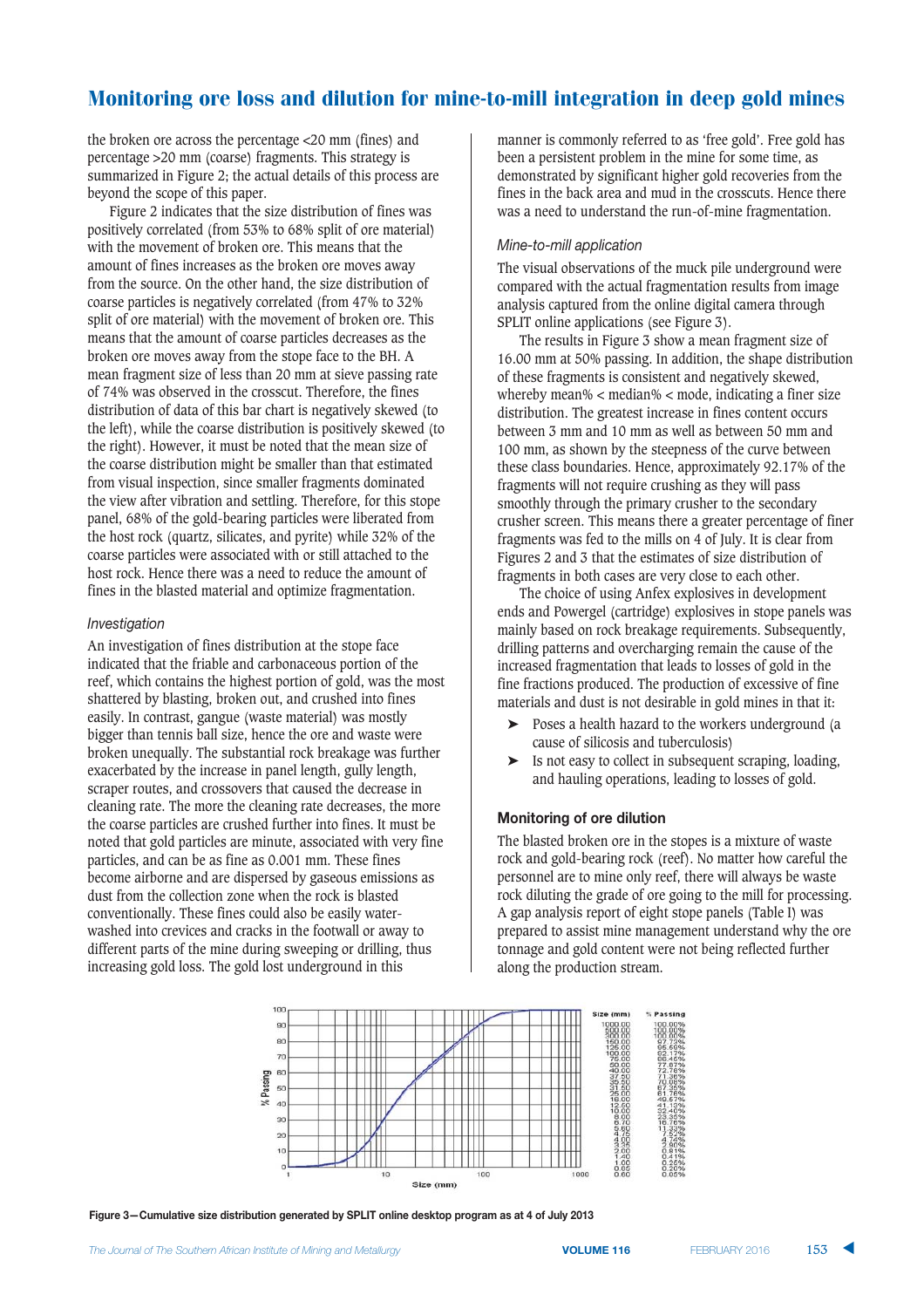Table I shows that all SCF score values for the eight stope panels are above 60% and that the values of chip and grab samples are practically significant, related to each other, and confirm the convergence validity of the techniques. However, since grab samples were collected from the fines, grab sampling tended to overstate the grade of the diluted waste block by 14.29% to 160.5% and understate the grade of the high-grade block by 8.54% to 81.34%. Even though the assay values of these stope panels were variable, most of the gold particles were located in the fines and this is a cause of concern for the mine-to-mill reconciliation and metal accounting system. The grade variability of the mine-to-mill integration model was explained by dilution, which can be up to 100% where off-reef is mined.

# *Investigation*

On investigation, it was found that the gold mineralization is associated with weak host rock and geological features such as faults, sills, and dykes. Deposits within weak host rocks with indistinct contacts are usually associated with caving of sidewalls and the hangingwall, resulting in high dilution. It was also observed that where an ideal stoping width was maintained, drilled holes were drilled into the narrow reef.

During blasting the gold-bearing material was scattered far and wide in the stope panel, leaving behind large quantity of waste rock. Evidence of this was in the form of the high gold content of the fines that covered mat packs and contaminated the swept area. In addition to the large quantity of waste rock broken from the stope face, it is important to consider also the waste from footwall scraping during cleaning, barring of brows, and falls of ground, faults, intrusions, and footwall lifting in gullies. These waste materials contaminate the ore in the downstream process. However, an overall analysis of gold concentration at the face, and in the gullies and orepasses (hoppers to the station) (Table II) indicated that the assay values had a significant positive correlation, with a coefficient of 0.9291 (Table III).

# *Mine-to-mill application*

Although it is impossible or impractical to eliminate dilution completely, it can be measured (Figure 4) and controlled (Figure 5) with some degree of precision. What is required is for the orebody to be properly delineated and the extracted volumes to be effectively measured. It is a common practice to make general assumptions of 5% dilution for massive deposits and 10% for tabular deposits, instead of measuring

|                | Table I                   |                  |                 |                  |            |            |                 |        |                        |                      |
|----------------|---------------------------|------------------|-----------------|------------------|------------|------------|-----------------|--------|------------------------|----------------------|
|                | Grade gap analysis report |                  |                 |                  |            |            |                 |        |                        |                      |
|                | Panel                     | Stope            | <b>ASG</b>      | <b>CDG</b>       | Av. (grab) | Av. (chip) | <b>Boxholes</b> | X-CUT  | <b>SCF</b>             | Grade gap            |
| $\mathbf{1}$   | Stope 4<br>15.0m (M/P)    | 7.400<br>10.655  | 10.119<br>Water | 9.470            | 9.411      | 8.033      | 11.478          | 8.673  | 117.30%<br>Overstate   | +14.29%              |
| 2              | Stope 5<br>11.5m (M/P)    | 4.018<br>4.755   | 4.566           | 4.303            | 5.233      | 3.701      | 6.561           | 82.22% | $-8.54%$<br>Understate |                      |
| 3              | Stope 6<br>14.0m (S/A)    | 5.434<br>6.342   | 3.725           | 3.552            | 4.763      | 6.933      | 3.107           | 3.194  | 68.70%<br>Understate   | $-81.34%$            |
| $\overline{4}$ | Stope 7<br>14.5m (S/A)    | 13.207<br>18.604 | 10.538<br>Water | 7.163            | 12.410     | 16.167     | 9.426           | 7.245  | 76.76%<br>Understate   | $-51.87%$            |
| 5              | Stope 8<br>14.0m (M/P)    | 9.191<br>8.343   | 5.697<br>Water  | 7.289<br>Same CG | 7.630      | 9.100      | 6.902           | 7.781  | 83.84%<br>Understate   | $-14.49%$            |
| 6              | Stope 9<br>15.0m (S/A)    | 3.695<br>2.392   | 3.475           | 3.175            | 3.184      | 5.000      | 5.058           | 7.059  | 63.68%<br>Overstate    | $+11.60%$            |
| $\overline{7}$ | Stope 10<br>13.0m (M/P)   | 3.944<br>0.584   | 2.473           | 1.953            | 2.239      | 0.700      | 1.556           | 2.400  | 319.86%<br>Overstate   | +122.3%              |
| 8              | Stope 11<br>18.0m (S/A)   | 4.467<br>3.191   | 2.400           | 4.800            | 3.715      | 0.600      | 1.563           | 2.791  | 619.17%<br>Overstate   | +160.5%<br>Overstate |

 $M/P = Mat$  packs  $S/A = S$ wept area

| Table II<br>Tonnage inventory of underground accumulation of broken ore |                          |    |     |                                    |     |     |                                |    |     |                        |    |     |             |
|-------------------------------------------------------------------------|--------------------------|----|-----|------------------------------------|-----|-----|--------------------------------|----|-----|------------------------|----|-----|-------------|
|                                                                         | Stope face $(RD = 1.62)$ |    |     | Advance strike gully (W = $2.0m$ ) |     |     | Central dip gully $(W = 2.0m)$ |    |     | Boxhole ( $W = 1.4$ m) |    |     |             |
|                                                                         | ┗                        | в  | н   | <b>Tons</b>                        |     | н   | <b>Tons</b>                    |    | н   | Tons                   |    | н   | <b>Tons</b> |
| Stope 4                                                                 | 41                       | 24 | 0.6 | 956                                | 126 | 1.0 | 408                            | 35 | 0.9 | 102                    | 33 | 2.0 | 150         |
| Stope 5                                                                 | 28                       | 10 | 0.3 | 136                                | 98  | 1.0 | 318                            | 5  | 1.1 | 18                     | 27 | 2.0 | 122         |
| Stope 6                                                                 | 24                       | 10 | 0.5 | 194                                | 47  | 0.3 | 46                             | 30 | 0.7 | 68                     | 21 | 2.0 | 95          |
| Stope 7                                                                 | 25                       | 10 | 0.3 | 122                                | 35  | 0.4 | 45                             | 5  | 0.8 | 10                     | 17 | 2.0 | 77          |
| Total                                                                   |                          |    |     | 1408                               |     |     | 817                            |    |     | 198                    |    |     | 227         |

Total =  $2650$  t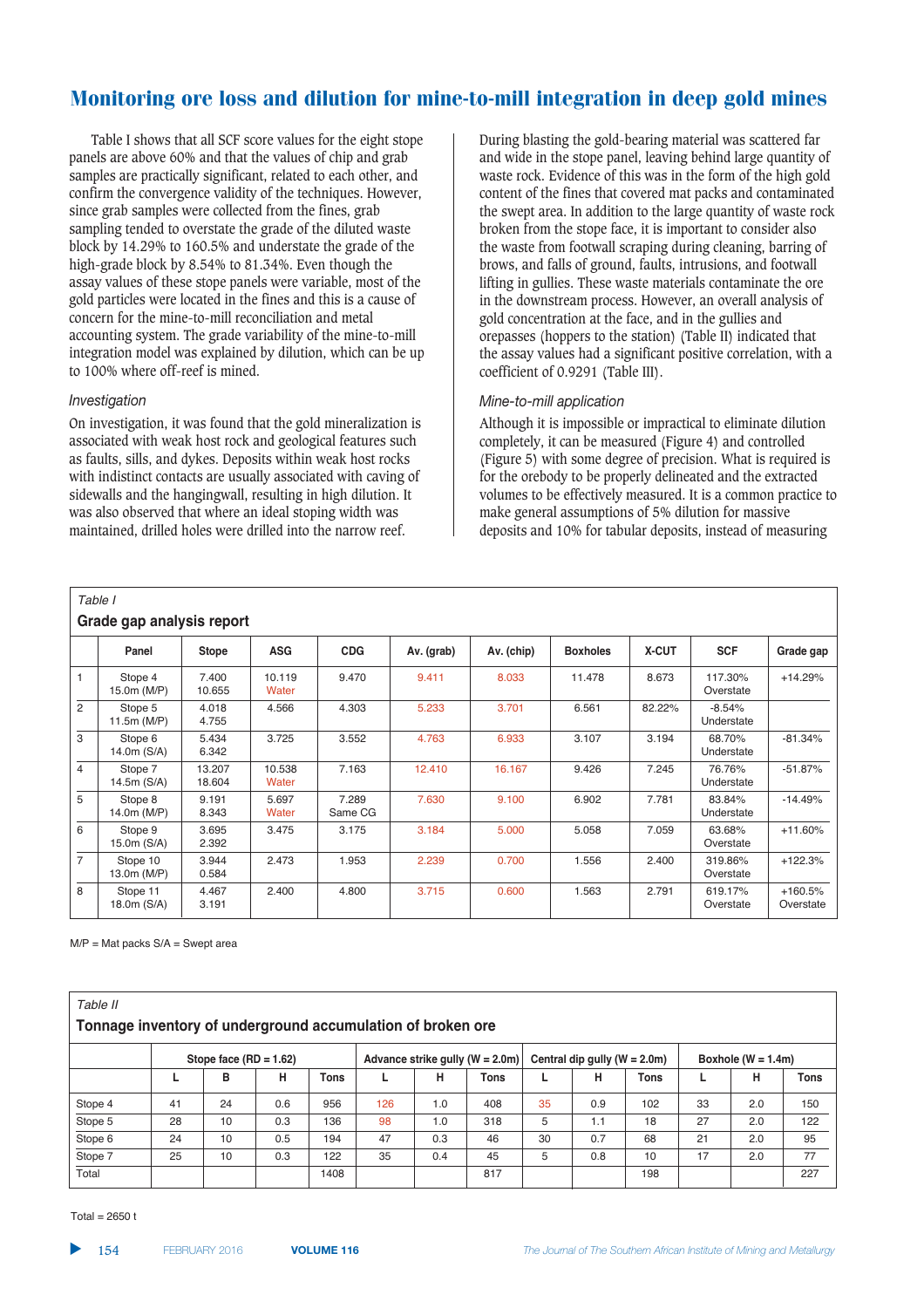it (Ebrahimi, 2013, p. 1). This assumption differs from mine to mine. The comparison of daily head grade and daily blasted grade is depicted in Figure 4.

From a comparison of the total mine daily blasted grade and the plant head grade (Figure 4), it is obvious that grade variation does exist, although the overall pattern is quite stable with few outliers such as 10.25 g/t (13 June), 10.45 g/t (21 June), and  $9.36$  g/t (3 July). A monthly grade variation of approximately 52.59% due to dilution is shown, and can be used to estimate the dilution rate for the forthcoming months, provided that corrective measures are implemented. This means that the daily blasted grade would always be greater than the daily head grade; therefore the MCF would always be less than 100%. An investigation regarding the discrepancy between the estimation of daily head grade and daily blasted grade is beyond the scope of this study. The answer to this might lie in the fact that the estimates of shaft head grade include the grades of development ore (waste and reef), sweepings from old areas, and other sources, not all of which were sampled (Bartlett, Korff, and Minnitt, 2014, p. 109). The grade of broken ore hoisted from underground (daily head grade) is not equivalent to the grade measured on the faces (daily blasted grade)

Figure 5 demonstrates how dilution can be controlled for a properly delineated orebody.

Figure 5 indicates that in December, an average reef channel width of 17 cm was mined out with 130 cm of external waste, resulting into a dilution of 88.4%. The annual dilution of this unit ranges from 68.6% to 89.6%, the peak being in September. Over a twelve-month period, the reef was steadily becoming thinner. Subsequently, as mining progresses, more waste would be included in the muck piles and the mill feed grade would decrease. A grade of 24.6% gold was reported in January, decreasing to 13.0% in December. In this way dilution can be measured and can be controlled by reducing external waste. The financial impact of dilution on the mining operation is due to the extra costs involved in mining and processing of the waste (130 cm) that is treated as ore.

An ore with a dilution rate of 88.4% should not be sent to the mill for processing, but action must be taken to separate waste from the ore either underground or on surface. If this is not possible, then this material must be treated as waste and dumped. For instance, if the processing cost was R200 per ton, a dilution rate of 88% would mean that R176 is spent on processing waste as ore in the mill. It is clear that the mill processing costs would increase directly by an



Figure 4-Dilution as shown by daily blast grade and daily head grade



Figure 5-Analysis of external dilution for a properly delineated orebody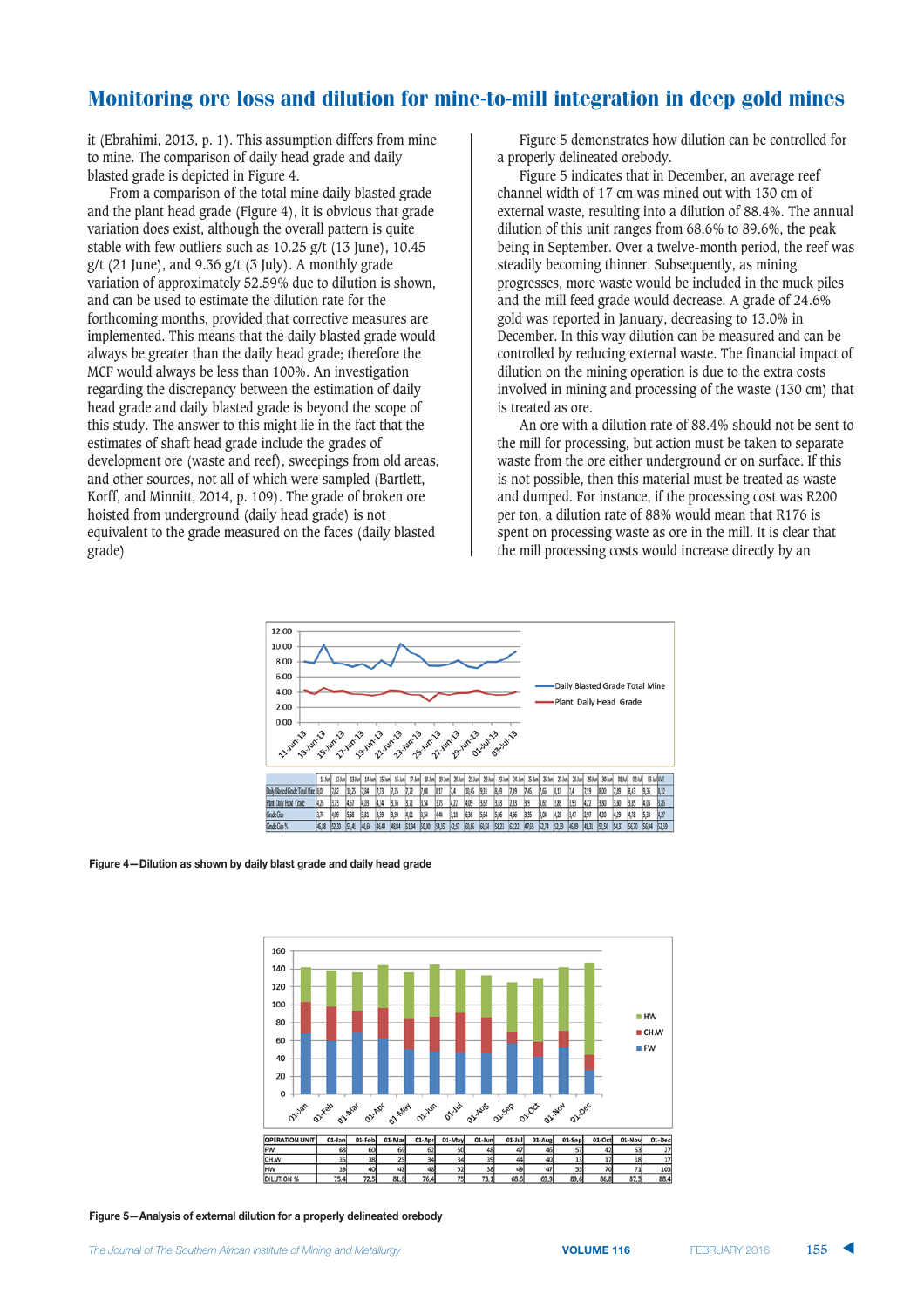amount equal to the dilution factor. Reduction of external waste would result in less tonnage at a higher grade being sent to the plant. This dilution of ore with waste would mean low-grade ore will be processed instead of high grade ore. This would impact negatively on the MCF.

# **Monitoring ore loss**

As discussed previously, gold losses occur when gold-bearing material is misclassified as waste and sent to the waste dump, reef is left behind in the footwall and hangingwall, excessive waste is mined, blocks of reef are left behind as permanent support pillars, and ore locked up underground is not removed in time to form part of the current metal accounting system. The latter factor is the focus of this study. The real gold loss must be found underground, if the loss occurs during mining operations, but if it cannot be found underground it can only be ascribed as apparent gold loss. Table II is a hypothetical, but realistic, example to illustrate how much of the gold-bearing material was lost in the extraction process.

Table II indicates that there was accumulation of broken ore at the faces in stopes 4 and 5, gullies, and orepass during the movement of ore. The movement of ore in the stope is the result of blasting, face cleaning, gully scraping, and loading from the orepass. These are the potential areas of tonnage accumulation. The tonnage accumulations consist of current broken ore that is called for but was not removed in time to form part of the current metal accounting system. The inability to locate the exact points of accumulation of ore underground and quantify the volume and value of goldbearing material remaining underground over time has led to a declining MCF.

#### *Investigation*

On investigation, it was found that the accumulation of ore underground was due to the long face length and scraping distance in the gully. As the gully length, scraper routes, and crossovers increase, the more the cleaning rate decreases and coarse particles are crushed further into fines. Work in general, in particular scraper cleaning, becomes difficult, leading to the accumulation of ore in the back area, sidings (north and south) and gullies. This indicates that sweeping of back area was not done on daily basis as part of the mining

cycle. If panels are not timeously swept, falls of ground may occur and cover up vast areas of backlog sweepings that will never be removed due to safety issues. Excessive accumulation of material in the gully reduces the gully depth if not pulled to the footwall regularly. A shallow gully has insufficient storage capacity when an orepass is filled up due to tramming delays, resulting into spillage along the shoulders and adjacent swept panel, amounting to gold loss. This means that these gullies would not be scraper-cleaned to the footwall regularly. Two of the reasons that were noted for not scraping the gully to the footwall regularly were offline development of the gully and the use of 37 kW winch with one scoop to clean the scraping distance of more than 60 m. The offline gullies observed created major cleaning bottlenecks associated with damaged gully shoulders, large gully span, accumulation of broken ore, water in the gully, and spillage along the shoulders of the gully.

# *Mine-to-mill application*

Figure 6 indicates how accurate the estimate turned out to be compared to the quantity of metal recovered plus residue.

Figure 6 indicates that the estimated hoisted gold and gold recovered at the plant show parallel trends over time; the increments of the two variables are the same and there is an ore loss or overestimation of about 17% (in kilograms) between the underground source to the surface plant. This means that more tonnage with low grade was sent to the mill for processing, resulting into low overall recovery. A MCF of 83% seems justified to estimate the amount of gold to be recovered in forthcoming months, provided that all other variables stay the same.

# Data analysis

In an attempt to ascertain the impact of ore movement on the head grade at the mine, correlation and regression analysis were applied.

### Correlation coefficient analysis

The current study was correlational in nature as it was designed to assist understanding of how gold was lost between the source (stope face) and the shaft main tips. The correlation coefficient is one of the techniques used to estimate reliability of this study by measuring the correlation



**12***h***<sub>2</sub> <b>c7***Pigure* **6–Discrepancy between hoisted tonnage and plant tonnage**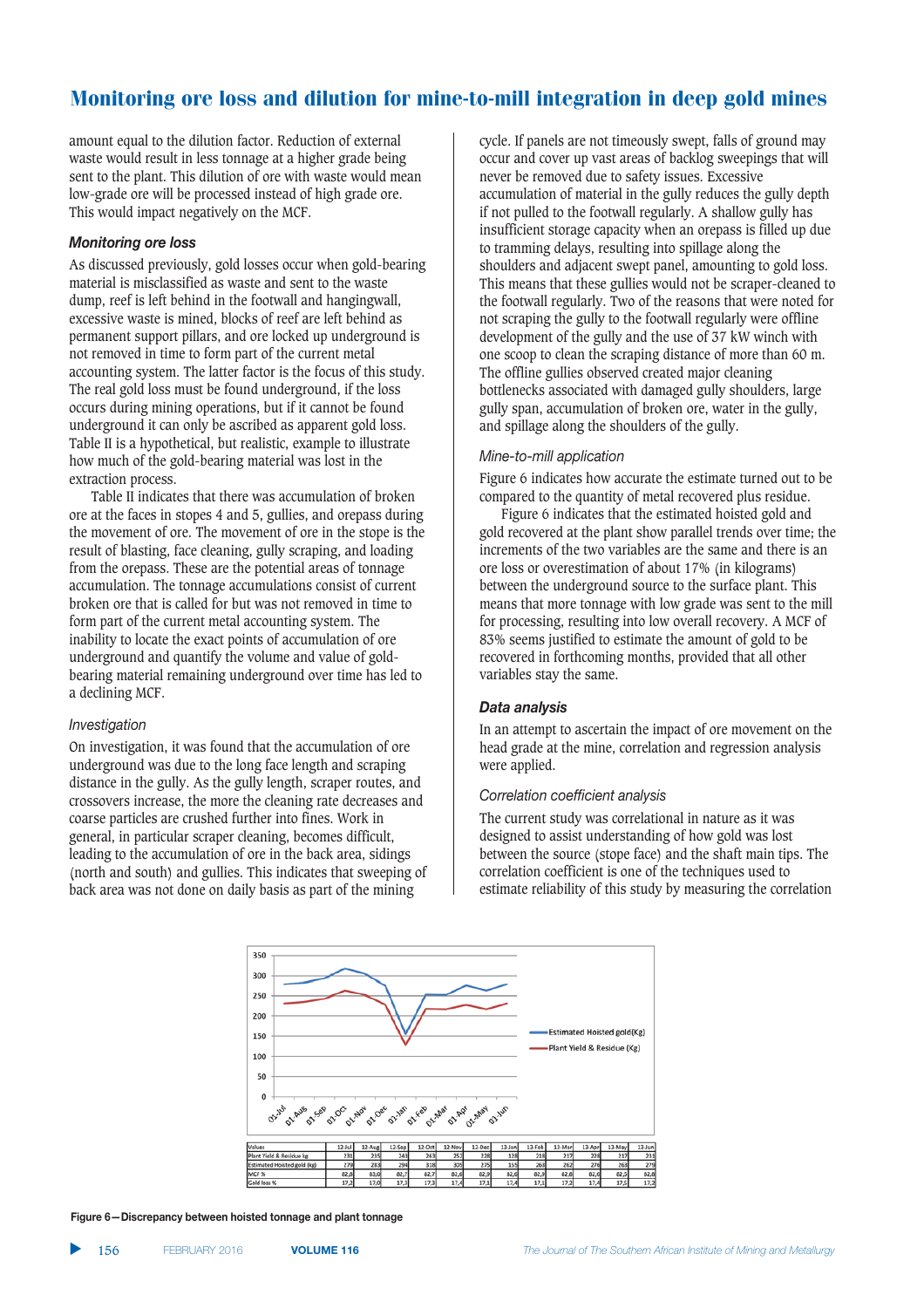between the distance from the source to the shaft and the gold content. The discussion above showed that the size distribution of fines was positively correlated and the coarse negatively correlated, but this is only a qualitative indication. The correlation coefficient provides a quantitative measure of the relationship. For example, the correlation coefficients for stopes 4 and 6 are presented in Table III and Figures 7 and 8.

There is a positive correlation coefficient of 0.9130 between distance and grade as the broken ore moves from stope to the shaft main orepass, and a negative correlation coefficient of -0.97079 in the case of stope 6. A high correlation coefficient indicates a convergent validity. A positive relationship shows that as the distance from the stope face to the orepass increases, so does the fines content (gold content) of the broken ore. Since both correlation coefficients are close to unity, there is a strong correlation between the gold content and distance between the source and main shaft orepass.

### **Regression** analysis

Regression analysis was performed to determine the extent to which the distance to the main shaft orepass would explain the variance in grams per ton (value) of the ore broken from the stope face. The discussion deals with the application of regression to firstly estimate or predict the quantitative effect of the distance upon the values, and secondly to determine the statistical significance of the estimated relationships. The summary of the Excel regression output is presented in Table IV (for the case where gold is evenly distributed over the width of the reef) and Table V (gold is concentrated near the footwall contact of the reef).

In Table V, the  $R^2$  value of 0.833 indicates that most of the data has some linear relationship, with some degree of scatter; a very good fit as  $\mathbb{R}^2$  is close to unity. This means 83% of the variation in the grade is explained by the length of the gully. However, the relationship between these two variables is statistically insignificant at a significance level  $\alpha$  $= 0.05$  as  $p > 0.05$ , with P-value  $= 0.0870$  despite the correlation coefficient of 0.913. This means that the distance of movement of ore from a thick reef (where gold is evenly distributed over the width) does not have an adverse effect on the grade gap. In other words, for each unit increase in length at 7.385 Y-intercept, the grade increases by 0.019 units.

In Table V,  $R<sup>2</sup>$  the value of 0.942 indicates that most of the data has some linear relationship, while some is scattered, a very good fit as  $R^2$  is closer to unity. This means that 94% of the grade variation is explained by the length of the gully. The table also show that the relationship between

the length and grade is statistically significant ( $p < 0.05$ , with quantitative effect of 0.0292) despite an inverse relationship of -0.97079. This means that the distance of movement of ore from a thin reef (where gold is concentrated near the footwall contact) does have an adverse effect on the grade gap. In other words, for each unit increase in length at 4.708 Y-intercept, the grade decreases by 0.016 units. It can therefore be deduced that the grade gap between the source and the plant is very variable due to the uncertainty of many grade-controlling parameters, in particular the dynamics of ore movement.

Having tested the relationship between the transport distance and grade, it is now possible to determine the time lag between the measuring and milling month and track the source of material being fed into the crushing and grinding circuits.











| Table III<br>Determining correlation coefficient of Stope 4 and 6 |               |                                 |                  |  |  |  |  |  |  |  |  |
|-------------------------------------------------------------------|---------------|---------------------------------|------------------|--|--|--|--|--|--|--|--|
| Stope 4                                                           |               | Stope 6                         |                  |  |  |  |  |  |  |  |  |
| Distance from face (cumulative)                                   | Grams per ton | Distance from face (cumulative) | Grams per ton    |  |  |  |  |  |  |  |  |
|                                                                   | 7.4           |                                 | 4.8<br>3,7       |  |  |  |  |  |  |  |  |
| 161                                                               | 9.5           |                                 | 3,6<br>3:1       |  |  |  |  |  |  |  |  |
|                                                                   | 126<br>181    | 10.1                            | 47<br>98<br>11.5 |  |  |  |  |  |  |  |  |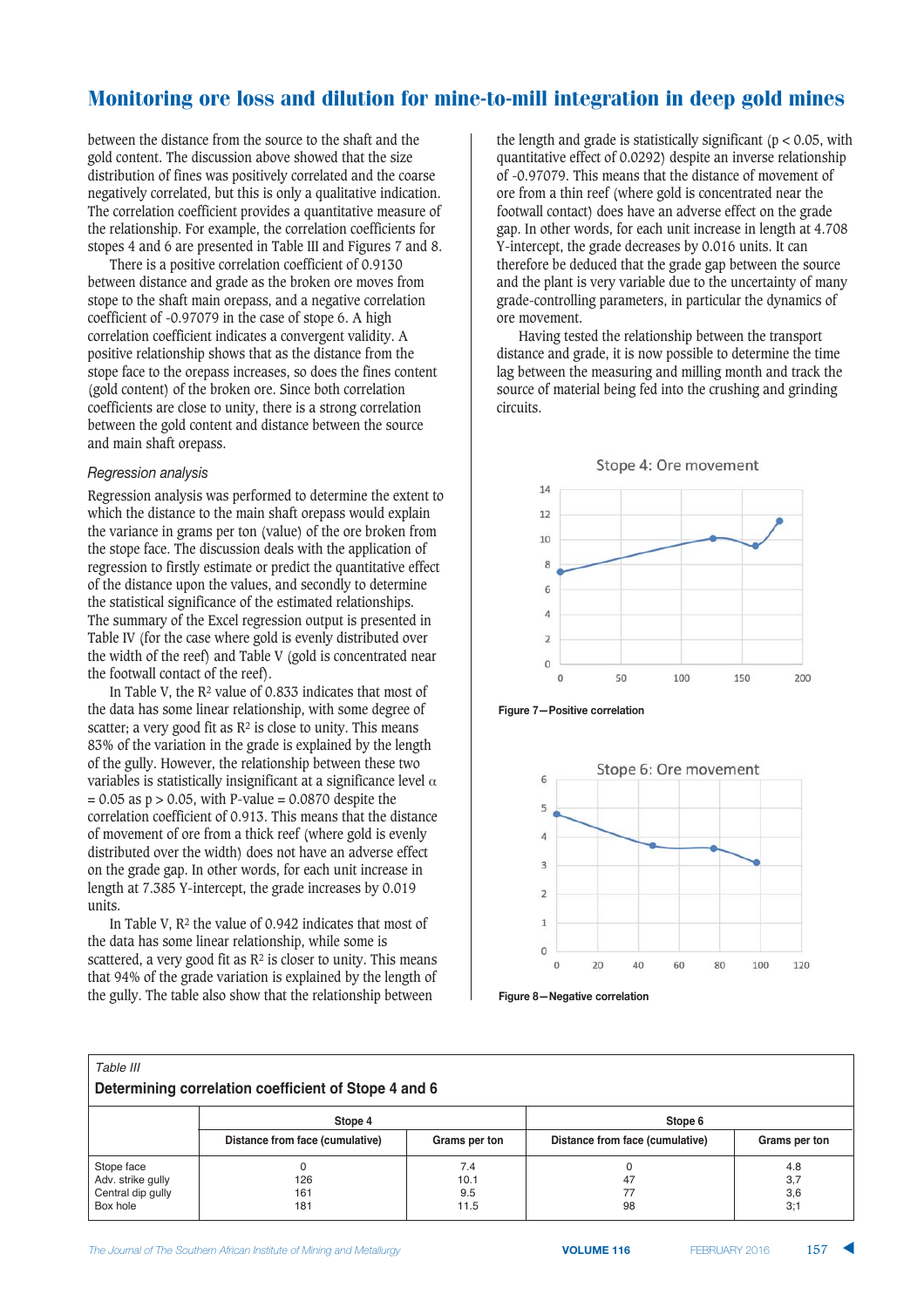| Table IV                                                                             |                             |                                                                      |                        |                      |                         |                      |                         |                      |
|--------------------------------------------------------------------------------------|-----------------------------|----------------------------------------------------------------------|------------------------|----------------------|-------------------------|----------------------|-------------------------|----------------------|
|                                                                                      |                             | Regression analysis: Influence of distance on grade value of Stope 4 |                        |                      |                         |                      |                         |                      |
| <b>Regression statistics</b>                                                         |                             |                                                                      |                        |                      |                         |                      |                         |                      |
| Multiple R<br>R Square<br>Adjusted R Square<br><b>Standard Error</b><br>Observations |                             | 0,912961608<br>0,833498897<br>0,750248346<br>0,851413047<br>4        |                        |                      |                         |                      |                         |                      |
| <b>ANOVA</b>                                                                         |                             |                                                                      |                        |                      |                         |                      |                         |                      |
|                                                                                      | df                          | SS                                                                   | <b>MS</b>              | F                    | <b>Significance F</b>   |                      |                         |                      |
| Regression<br>Residual<br>Total                                                      | 2<br>3                      | 7,257691647<br>1,449808353<br>8,7075                                 | 7,257692<br>0,724904   | 10,01193245          | 0,087038392             |                      |                         |                      |
|                                                                                      | <b>Coefficients</b>         | <b>Standard Error</b>                                                | t Stat                 | P-value              | Lower 95%               | Upper 95%            | <b>Lower 95,0</b>       | Upper 95,0           |
| Intercept<br>Value                                                                   | -302,0453632<br>43,53718059 | 133,9817346<br>13,7594586                                            | $-2,25438$<br>3,164164 | 0,152886<br>0,087038 | $-878,522$<br>$-15,665$ | 274,4315<br>102,7394 | $-878,522$<br>$-15,665$ | 274,4315<br>102,7394 |

| Table V<br>Regression analysis: Influence of distance on grade value of Stope 6             |                            |                                                             |                        |                      |                             |                       |                       |                       |  |  |  |  |
|---------------------------------------------------------------------------------------------|----------------------------|-------------------------------------------------------------|------------------------|----------------------|-----------------------------|-----------------------|-----------------------|-----------------------|--|--|--|--|
| <b>Regression statistics</b>                                                                |                            |                                                             |                        |                      |                             |                       |                       |                       |  |  |  |  |
| Multiple R<br>R Square<br>Adjusted R Square<br><b>Standard Error</b><br><b>Observations</b> |                            | 0,970786114<br>0,94242568<br>0,91363852<br>0,210552194<br>4 |                        |                      |                             |                       |                       |                       |  |  |  |  |
| <b>ANOVA</b>                                                                                |                            |                                                             |                        |                      |                             |                       |                       |                       |  |  |  |  |
|                                                                                             | df                         | SS                                                          | <b>MS</b>              | F.                   | <b>Significance F</b>       |                       |                       |                       |  |  |  |  |
| Regression<br>Residual<br>Total                                                             | 1<br>2<br>3                | 1,451336<br>0,088664<br>1.54                                | 1,451336<br>0.044332   | 32,73771             | 0,029213886                 |                       |                       |                       |  |  |  |  |
|                                                                                             | <b>Coefficients</b>        | <b>Standard Error</b>                                       | t Stat                 | P-value              | Lower 95%                   | Upper 95%             | <b>Lower 95.0</b>     | Upper 95,0            |  |  |  |  |
| Intercept<br>Value                                                                          | 274,3701299<br>-57,5974026 | 38,75931612<br>10,06650595                                  | 7,078818<br>$-5,72169$ | 0,019378<br>0,029214 | 107,6022525<br>-100,9100819 | 441,138<br>$-14,2847$ | 107,6023<br>$-100,91$ | 441,138<br>$-14,2847$ |  |  |  |  |

# Ore tracking analysis

The real gold loss must be traceable if lost during mining operations, but if it cannot be located underground it can only be ascribed as apparent gold loss. It is of vital importance that movement of ore from the source to the mill is understood to reduce ore loss and dilution in order to improve the MCF. Table VI depicts the time lag between underground production and milling.

Table VI indicates the time the RFID tags were planted in the muck piles at the source and the detection time at the conveyor belt on surface. The fluctuations in the monthly mined value and the time lag of approximately 20 days between production and milling also result in variations in the MCF. The time delays may therefore be extremely variable, making it difficult to estimate the mine process inventory and develop a metal accounting system with a fair degree of confidence. Only one reef tag (A5756) was read at 22h56 as going to the waste dump. This means gold-bearing material is still classified as waste and sent to the waste dump, a potential loss of gold. The highlighted tags were

those that correspond to top ten high-grade panels of their respective shafts and their low recovery rates indicate that high-grade ore does not reach surface timeously, if at all. The slow arrival of high-grade ore causes a low MCF and complicates mine-to-mill reconciliation. The financial impact of ore loss on the mining operation equals the revenue that is forfeited when ore is not delivered from the mine to the plant. With this information, corrective measures can be taken quickly. Ore tracking reports are sent on a weekly basis to the manager, listing the tags that have not yet passed the reader. If the tracking system is effective, ore loss and dilution can be estimated by correlating the time the tag was dropped at the stope face and the time it was detected on the conveyor belt. For tags A5711 and A5712 movements of 181 m and time lags of 15 days were recorded, and these have significant implications for dilution and ore loss. The inability to locate the exact points of ore accumulation underground and to quantify the volume and value of gold-bearing material remaining underground over time has led to a declining MCF.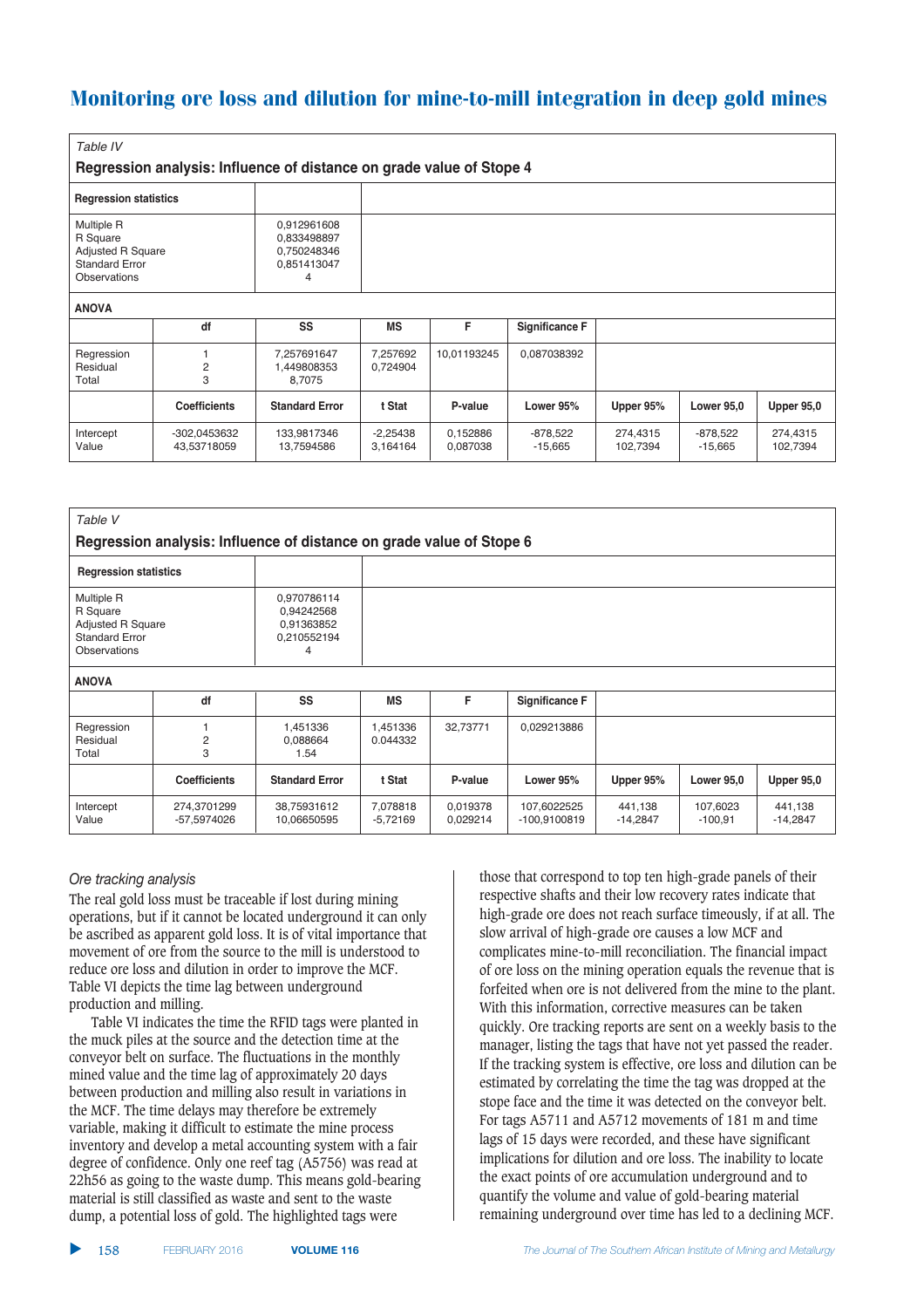| Table VI                       |                  |                  |        |          |                      |             |                   |                   |            |  |  |  |
|--------------------------------|------------------|------------------|--------|----------|----------------------|-------------|-------------------|-------------------|------------|--|--|--|
| Management ore tracking report |                  |                  |        |          |                      |             |                   |                   |            |  |  |  |
| Reader                         | <b>Read date</b> | <b>Read time</b> | Tag ID | Surveyor | <b>Working place</b> | Panel no.   | <b>Issue date</b> | <b>Issue time</b> | Time, days |  |  |  |
| 2R Belt                        | 14-Jun           | 04H08            | A5638  | John     | Stope 01             | <b>BH</b>   | 13-Jun            | 9H00              | 1          |  |  |  |
| 2R Belt                        | $15 - Jun$       | 17H24            | A5637  | John     | Stope 01             | <b>FACE</b> | 13-Jun            | 9H <sub>10</sub>  | 2          |  |  |  |
| 2R Belt                        | $14$ -Jun        | 14H25            | A5641  | John     | Stope 02             | <b>BH</b>   | $11 - Jun$        | 9H00              | 3          |  |  |  |
| 2R Belt                        | 26-Jun           | 09H14            | A5631  | John     | Stope 02             | <b>FACE</b> | $11$ -Jun         | 10H00             | 15         |  |  |  |
| 2R Belt                        | 12-Jul           | 06H44            | A5632  | John     | Stope 03             | <b>FACE</b> | 12-Jun            | 9H00              | 30         |  |  |  |
| 2R Belt                        | 21-Jun           | 01H30            | A5633  | John     | Stope 03             | ASG         | 12-Jun            | 9H00              | 9          |  |  |  |
| 3R Belt                        | 4-Jul            | 16H30            | A5711  | John     | Stope 04             | <b>FACE</b> | 19-Jun            | 9H00              | 15         |  |  |  |
| 3R Belt                        | 4-Jul            | 16H12            | A5712  | John     | Stope 05             | <b>FACE</b> | 19-Jun            | 9H <sub>10</sub>  | 15         |  |  |  |
| 3R Belt                        | 5-Jul            | 03H15            | A5715  | John     | Stope 06             | <b>FACE</b> | 19-Jun            | 9H30              | 16         |  |  |  |
| 4R Belt                        | 21 Jun           | 15H51            | A5751  | John     | Stope 07             | <b>SSG</b>  | 21-Jun            | 9H35              | 0          |  |  |  |
| 4R Belt                        | 2-Jul            | 16H46            | A5752  | John     | Stope 07             | <b>FACE</b> | 21-Jun            | 9H00              | 11         |  |  |  |
| 5R Belt                        | 30-Jun           | 22H56            | A5756  | John     | Stope 08             | <b>BH</b>   | $21 - Jun$        | 9H50              | 9          |  |  |  |
| 4R Belt                        | 7-Jul            | 19H29            | A5757  | John     | Stope 08             | <b>FACE</b> | $21 - Jun$        | 9H45              | 17         |  |  |  |
| 4R Belt                        | 28-Jun           | 01H45            | A5758  | John     | Stope 09             | <b>FACE</b> | 21-Jun            | 9H40              | 7          |  |  |  |
| 4# Reef                        | 30-Jun           | 18H14            | A5759  | John     | Stope 09             | ASG         | 21-Jun            | 9H45              | 9          |  |  |  |

# $R$  **Conclusions and recommendations**

This study was aimed at increasing mine output and profit margin by controlling fragment size distribution, managing grade variability, and ensuring that broken ore reaches the mill plant timeously. Movement of rock, ore loss, and dilution are the consequence of blasting the rock *in situ*. Hence, efficiency ore management mine necessitates the need to measure accurately, firstly the fragment size distribution, then ore loss and dilution, and thereafter track ore movement after blasting from the stope face to the concentration plant. The findings of the study have shown that it is difficult to quantify the total ore loss due to the time lag between breaking of the rock and processing of the ore to the final product when estimating the mine process inventory. The inability to minimize ore loss can thus impact negatively on mine output through the loss of revenue. However, it is possible to estimate the total dilution with some degree of precision by analysing the daily blast grade and daily head grade. Ore dilution can also impact negatively on the mine profit margin as a result of the extra costs involved in mining and processing of the waste that is treated as ore. The feed to the concentrator should preferably contain a sufficient amount of high-grade gold ore and be as homogeneous as possible for stable plant operation. However, ore below the pay limit adds variation to the mill grade as increased mill throughput will be required to make up for the loss of gold, and that impacts on the recovery in the plant. It is against these perspectives and findings of this study that the MCF should be seen as a method that identify the real problems underground and when these are addressed, the profitability of the mine will increase.

A satisfactory mine output and margins can be achieved by the correct application of the mine-to-mill approach discussed above. It is therefore recommended that the mine accept that ore losses and dilution will always occur during blasting and moving of broken ore, and this loss must be kept at a minimum. It is worth mentioning that a MCF investigation is likely to be successful when initiated and supported by management.

# **Limitations**

- ➤ The focus in this research was on real gold loss between the source and the stope orepass. It would have been useful and interesting to analyse the relationship between the apparent gold loss and the mine call factor
- ➤ The empirical study was carried out for academic purposes and therefore the time allocated was limited, hence a cross-sectional survey was performed. The true results could have been obtained through a longitudinal study and testing of reversal causal effects
- ➤ Three short case studies were undertaken to understand the impact of ore loss and dilution on the MCF. This situation varies widely from mine to mine, depending upon the problems posed and managerial policy. The ability to extend the results of the study to the wider South African mining industry is therefore limited
- ➤ RFID tags were place at the working place in the reef horizon only. Information regarding the classification of waste as reef could have been obtained to minimize dilution of broken ore sent to the mill
- ➤ Due to the limited availability of resources and time allocated for this project, it was not possible to visit all stope working places.

The following extract seems appropriate to conclude this paper with:

'… *for a higher grade deposit, the cost of ore loss and misclassification has a greater impact than the cost of dilution, hence it may be preferable to accept more dilution to minimise the cost of ore loss and misclassification' and '… for a lower grade deposit, the cost of dilution has a greater impact than the cost of ore loss…, hence it may be preferable to accept more ore loss and misclassification to minimise the cost of dilution*…' (Singh and Sinha, 2013, p. 263).

# ${\sf Acknowledgements}$

My thanks to Chris Opperman, Ndubuzo Shange, and Lazarus Phutheho for their contributions to this study.